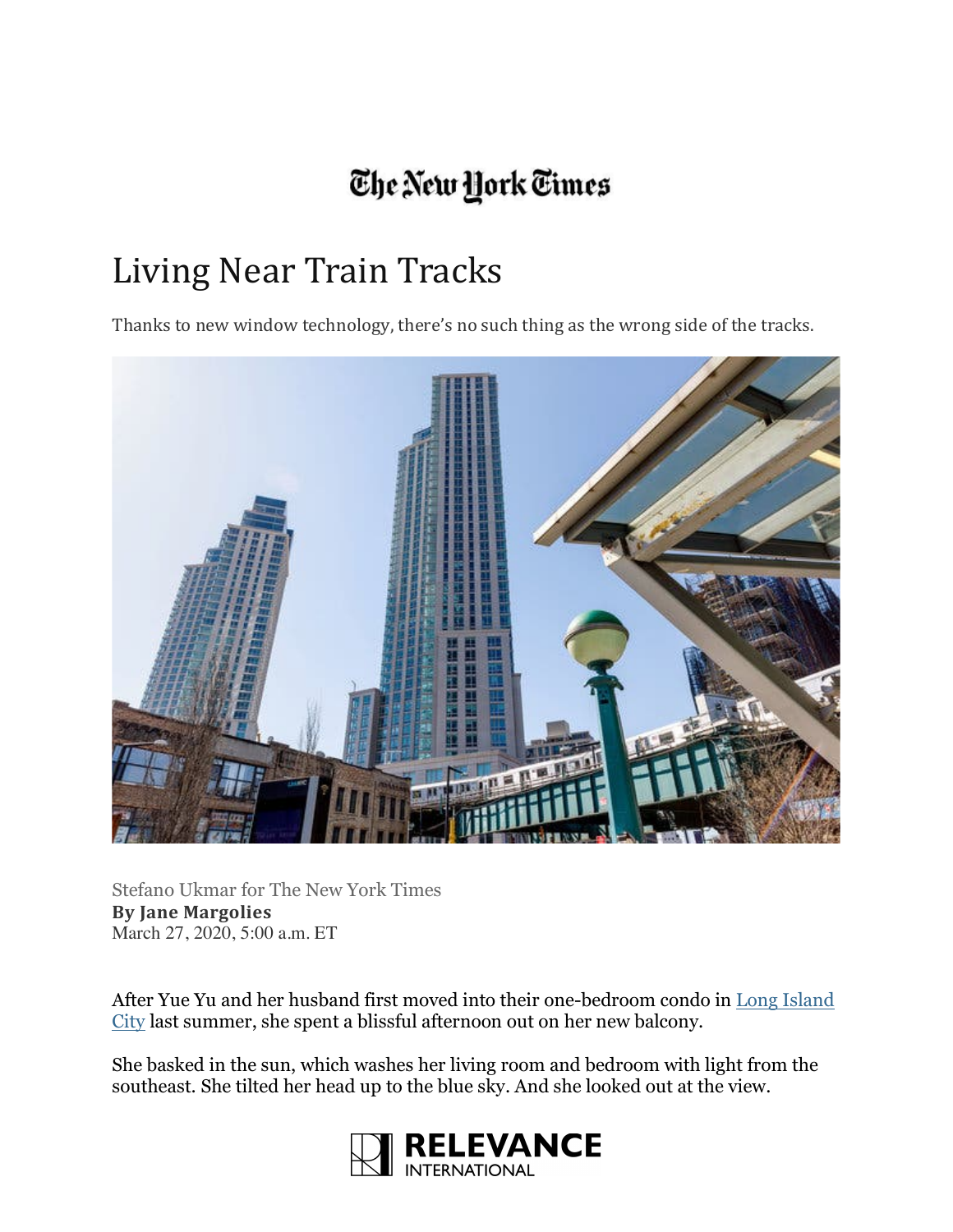Of train tracks.

Her building, Galerie, backs up to an inactive rail spur. Beyond is track after track serving the New York City Transit Authority, the Long Island Rail Road and Amtrak. Ms. Yu and her husband, who paid \$875,000 for their home, see the No. 7 subway rolling by as they get ready for work in the morning.

And these days the Yus are not the only New Yorkers with train tracks as front yards.



Yue Yu, a resident of the Galerie condominium in Long Island City, on the balcony of the one-bedroom apartment she shares with her husband.Credit...Stefano Ukmar for The New York Times

As developers scramble for construction sites, parcels near train tracks and elevated lines have been snapped up for new residential development. Many of the sites previously occupied by tenement buildings, industrial warehouses or other low-rise structures — are being used for condo and rental projects that are substantially taller than what was there before and, in some cases, decidedly high-end. (Many of these projects are on temporary hold as the city and country battle the coronavirus.)

Permits for projects near train tracks have more than doubled in the city in recent years, going from 45 in 2016 to 230 so far this year; the number of units in such projects has skyrocketed from 2,074 to 16,018.

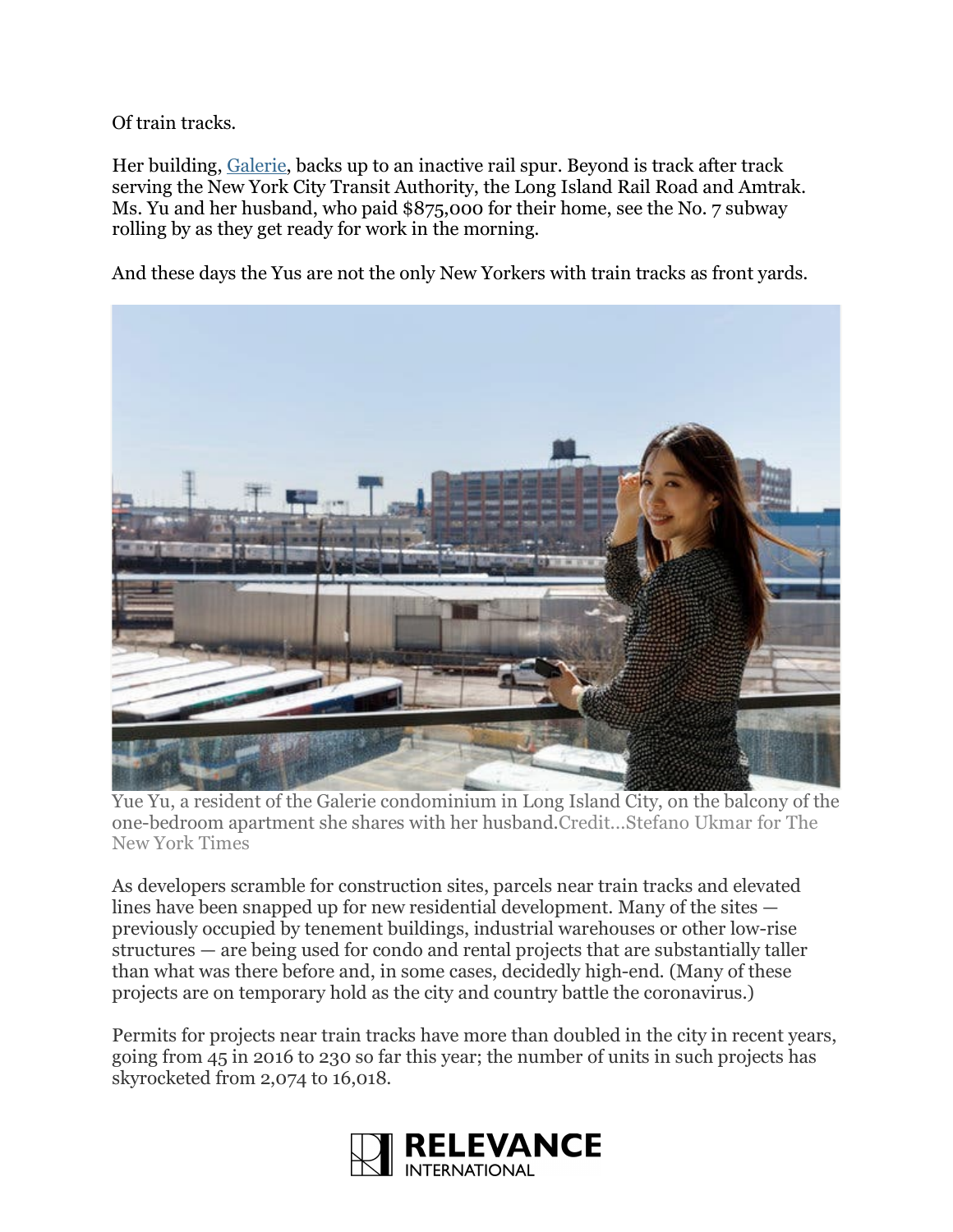## **Homes Near the Tracks in New York City**

Construction permit data from 2020 shows that as building sites become scarcer, residential development planned or underway within 164 feet of aboveground train tracks has boomed. No such permits have been issued on Staten Island this year.

| Borough          | Projects | Share of New Projects | <b>Proposed Units</b> | Share of New Units |
|------------------|----------|-----------------------|-----------------------|--------------------|
| <b>Queens</b>    | 85       | 15%                   | 5,712                 | 21%                |
| <b>Bronx</b>     | 41       | 8                     | 5,146                 | 20                 |
| <b>Brooklyn</b>  | 97       | 5                     | 4,197                 | 9                  |
| <b>Manhattan</b> |          |                       | 963                   |                    |

Source: Localize.city By The New York Times

Queens and the Bronx, in particular, are getting their share of track-side projects as development continues to spread out from Manhattan.

Such projects may call for the addition of rubber pads on building support columns to absorb vibration; they most definitely require windows designed to buffer noise.

"It's not like in an old tenement building where you had the windows open and had to stop talking while the train went by and wait until it's gone and then carry on," said John Longman, president of Longman Lindsey, an acoustical consultancy that advises developers on how to mitigate sound in their buildings.

Of course, New Yorkers have long lived in apartments where they might hear or even feel a distant rumbling of the subway underground. But the fact that so many New Yorkers are living close to aboveground trains is a recent phenomenon.

One out of five new units under development in Queens and the Bronx is next to aboveground tracks, according to an analysis done by Localize.city, the listing platform. The analysis, which used building permit data, found that such units are in the majority in some neighborhoods. In the Bronx neighborhood of Wakefield, 74 percent of new units being developed are by aboveground tracks, said Tal Rubin, vice president of research at the listing platform.

The phenomenon is also occurring in Brooklyn and Manhattan, though to lesser degrees: nearly 9 percent and nearly 4 percent, respectively, according to the Localize.city analysis.

But even in those boroughs, some neighborhoods are getting a large share of such development: In Inwood, a whopping 76 percent of new units are being developed by aboveground tracks.

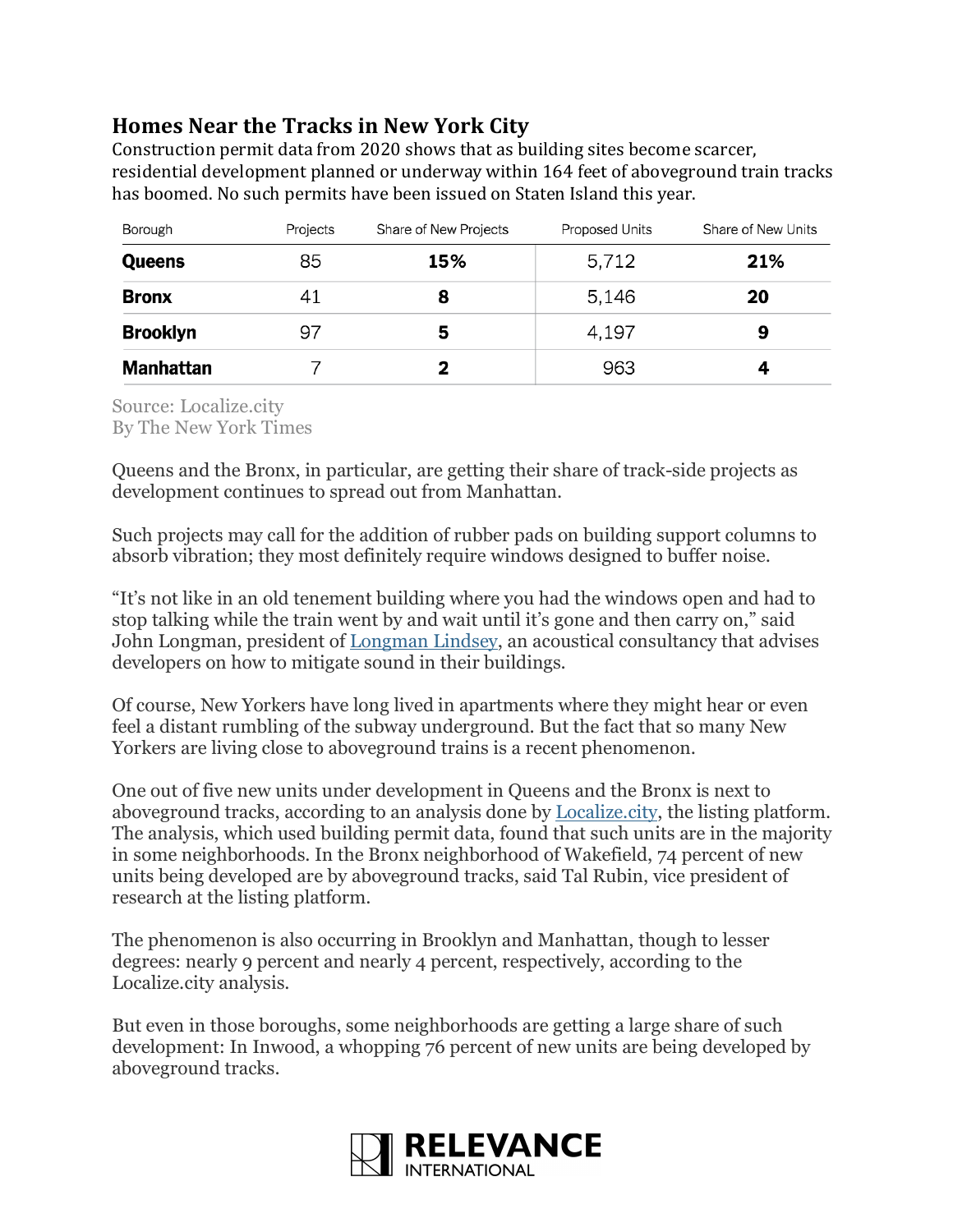## How did we get here?

For one thing, as anyone involved in New York real estate is quick to point out, there is simply a limited amount of land to build on. With the city in the midst of a housing crisis, developers are reconsidering sites they might have rejected in the past. But while properties near trains might be less expensive to buy, they can require more spending on foundations and window systems.

"We will do whatever we need to do to get land," said Nancy Packes, president of Nancy Packes Data Services, a real estate consultancy and database provider.

And if there isn't available land, the city and developers are looking to create it by building platforms over train tracks and putting megaprojects on top. These projects, like Hudson Yards on Manhattan's Far West Side, benefit from engineering advances that facilitate the construction of these platforms, but can take years, if not decades, to complete.

Since the late 1920s, there has been talk of decking over Sunnyside Yard, the 180-acre active rail yard between the Queens neighborhoods of Sunnyside and Long Island City.

Recently the city and Amtrak released a master plan, developed with PAU, the architecture and urban design firm, that proposes building 12,000 affordable homes, other buildings and open space on top of a 115-acre platform over a large portion of the rail yard.

However, a timeline, cost and funding for the plan has yet to be determined. The price tag for the deck alone — which includes infrastructure plus adjustments to the rail yards to accommodate the platform — is estimated at \$14.4 billion. The plan would be realized in phases over multiple decades.

In Brooklyn, the 22-acre Pacific Park development in Prospect Heights was first announced in 2003, when it was called Atlantic Yards. Four residential projects are up and running next to the rail yards, and two more are under construction.

The major developer, Greenland Forest City Partners, hopes to begin construction of the five-acre platform over the train yard this year and is working with Dattner Architects on a design for 680 Atlantic Avenue, the first project to be built on it.

Some rezoning projects over the years have directly encouraged development near train lines.

The rezoning of a corridor along Jerome Avenue in the southwest Bronx, for instance, has resulted in the replacement of low-rise buildings that housed businesses like auto repair shops with large-scale residential projects that include affordable housing. Because the corridor has elevated tracks that serve the No. 4 subway line, new buildings require setbacks and noise mitigation.

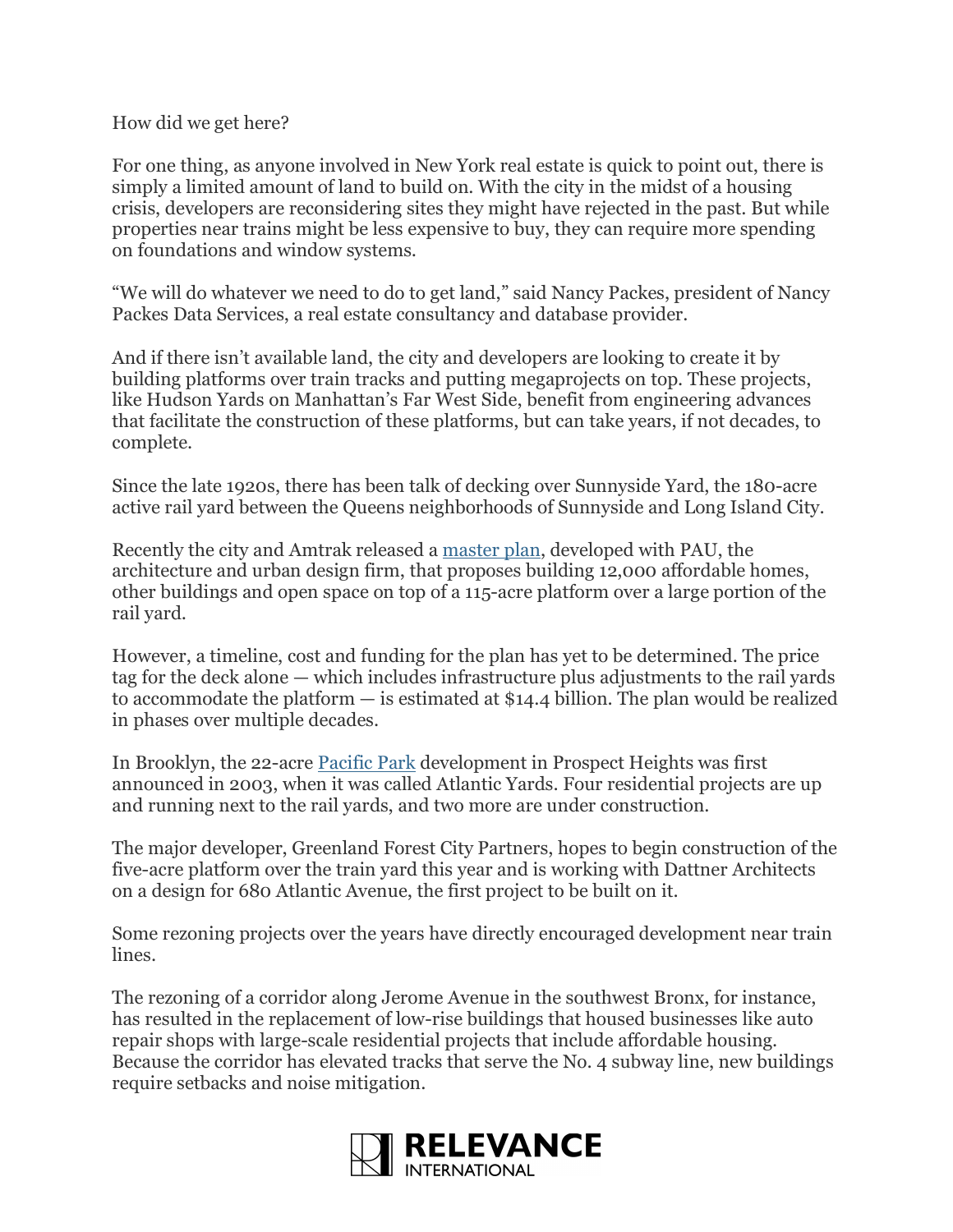The city's Noise Code does not specifically address track-side development, according to a spokesman for the Department of Environmental Protection, which helps enforce the code. However, the rezoning of industrial areas to allow residential development or establishing special districts that mix commercial and residential uses generally requires plans to address noise.

The city standard is an interior noise level of no more than 45 decibels (sounds at or below 70 decibels are considered safe), though some developers seek to do better. A whisper might register 30 decibels, according to DEP, while a train might register 100 decibels.

Improvements in window technology have made living by trains possible.

As late as the 1970s, single-pane windows were still the norm. But in the aftermath of the energy crisis, double-pane windows — the ones with an air space between the inner and outer glass — were adopted in the name of thermal insulation.

These windows also had the benefit of reducing outside noise from entering apartments.

Now there are a variety of window types to dampen noise: Some have two panes of glass that differ in thickness. There are windows with laminated glass. And there are triplepane windows.



98 Front Street, in Dumbo, is steps from an elevated line.Credit...Stefano Ukmar for The New York Times

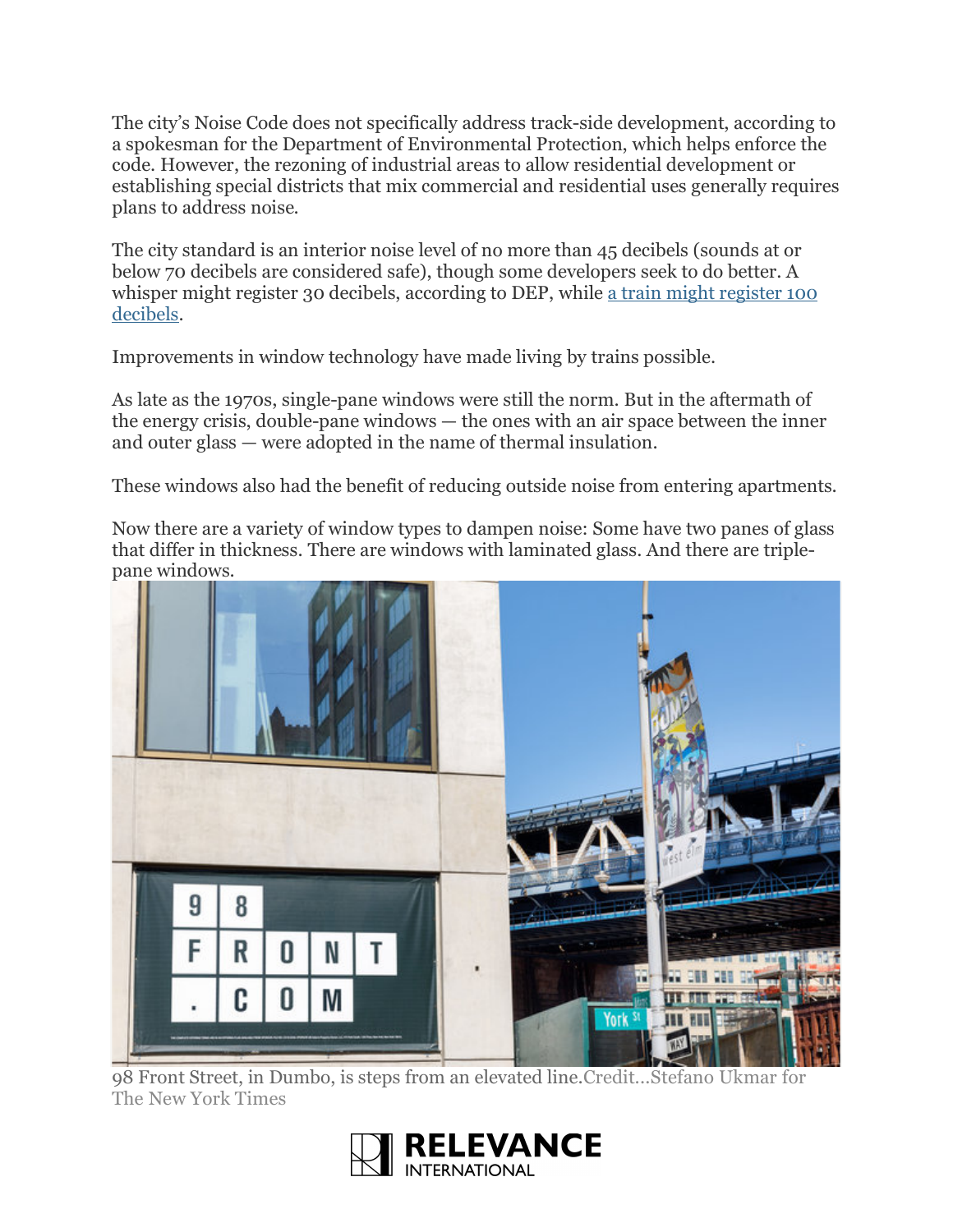At 98 Front Street in Dumbo, a Hope Street Capital project sitting near an elevated line and the Brooklyn-Queens Expressway, the windows have two sets of double panes — in other words, quadruple panes — adding up to a window unit that is two inches in depth.

And then there are "trickle vent" windows, which have a narrow louver at the top that can be opened to let in a "trickle" of fresh air but not as much noise as a standard double-sash window would.

Silverback Development installed such windows at Hero LIC, a condominium tower designed by Woods Bagot at Queens Plaza South. The trickle-vent feature added about \$40,000 to the cost of the windows, according to Josh Schuster, the managing principal.

Prices for available units in the building range from \$600,000 to \$1.3 million, with a two-bedroom overlooking the tracks from the 10th floor going for \$1.175 million.

"You can have all the amenities in the world," Mr. Schuster said, "but if the windows are not adequate it diminishes the overall quality."

Shifts in architectural styles may have contributed to noise issues. Predominantly glass facades let in more light, but "bricks and concrete are better at keeping out sound," said Tejav DeGanyar, who heads the Virtual Construction Lab of Schüco, a German window manufacturer with an office in New York.

For their Court Square project in Long Island City, a 50-story tower next to the No. 7 train, the developers Tavros Holdings and Charney Companies are using a glass curtain wall that has different noise transmission ratings. On floors closest to the train level, the curtain wall will have a 40 OITC rating, which stands for outdoor/indoor transmission class. The rating elsewhere in the building will range from 32 to 35 OITC, which costs about 15 to 20 percent less, said Sam Charney, the principal of Charney Companies.

The higher rating, he said, "will make the apartments so silent you'll be able to hear a pin drop," he added.

Developers and their brokers try to tout the advantages of projects by trains.

Because being near train tracks often means a new building has some distance from other buildings, many of these apartments have more light and a sense of openness than they would if the project faced another tall building.

"As long as windows cut out the noise, hey, it's not so bad looking at a track versus looking into someone's else's window," said Ms. Packes.

And while it is still a stretch to call views of trains truly desirable, there may be something to be said of a view that embodies the hard-charging, never-sleeping character of city life.

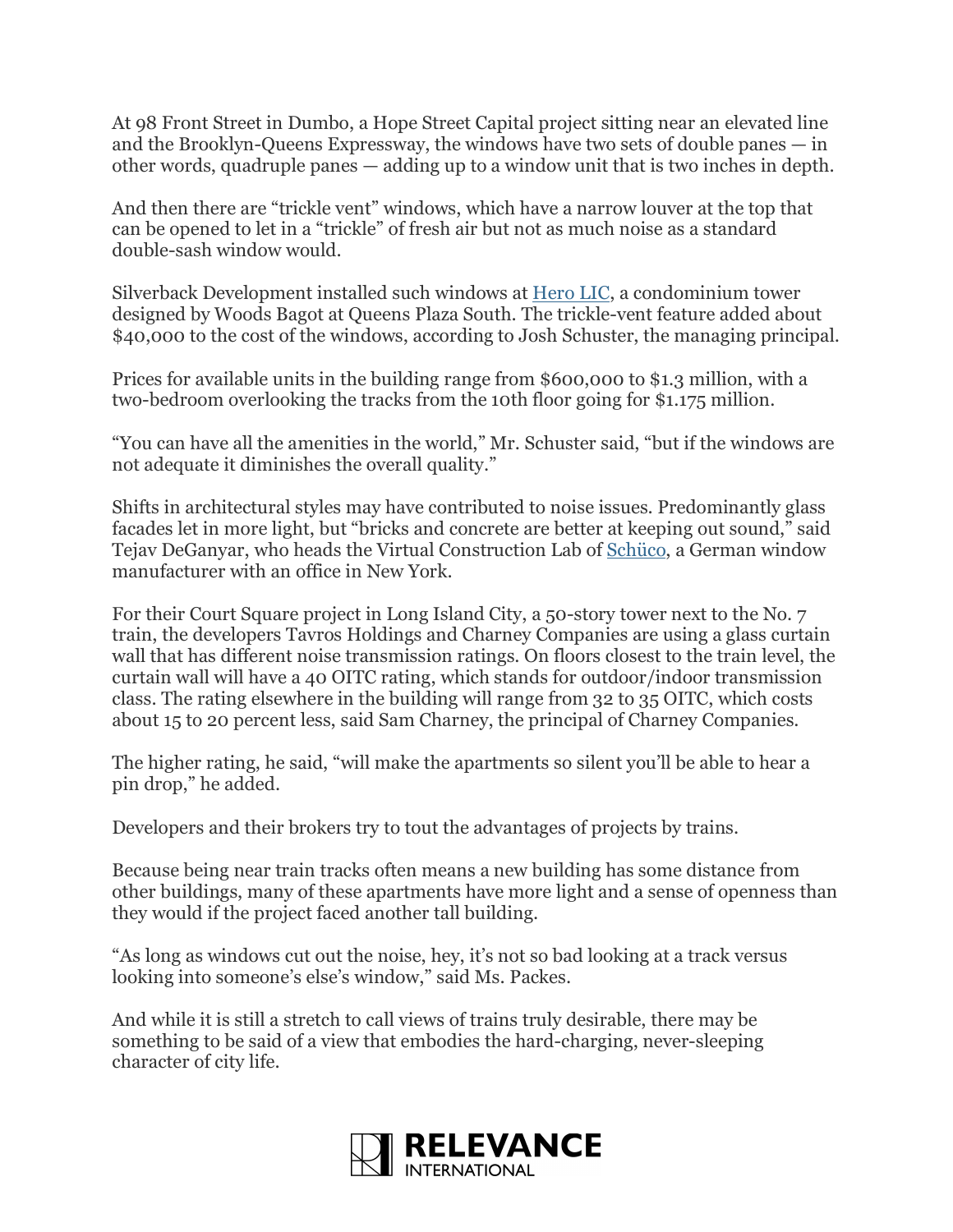"It's ever-changing, dynamic," said Brendan Aguayo, managing director of Halstead Development Marketing, who is heading sales and marketing for Galerie, Ms. Yu's building. He said that apartments facing the tracks have sold on par with apartments on other sides of the building, (though they were priced 3 percent lower than apartments facing Jackson Avenue).

Still, you won't see photos of train tracks on Galerie's website, nor on the websites of most other rail-side developments.

"You don't know your view will be of train tracks until you actually show up at the apartment," said Mr. Rubin, of Localize.city, which includes information on proximity to trains in its listings.

At 1399 Park Avenue, a 72-unit condo building in East Harlem, for instance, Localize.city warns that a train rumbles by an average of 623 times a day, based on train schedules. Hill West, the architecture firm that designed the building for Heritage Real Estate Partners, said it used double-pane windows, with laminated glass of variable thicknesses to mitigate train noise.



Charlie West, a luxury condo in Manhattan's Hell's Kitchen, was built over Amtrak tracks.Credit...Stefano Ukmar for The New York Times